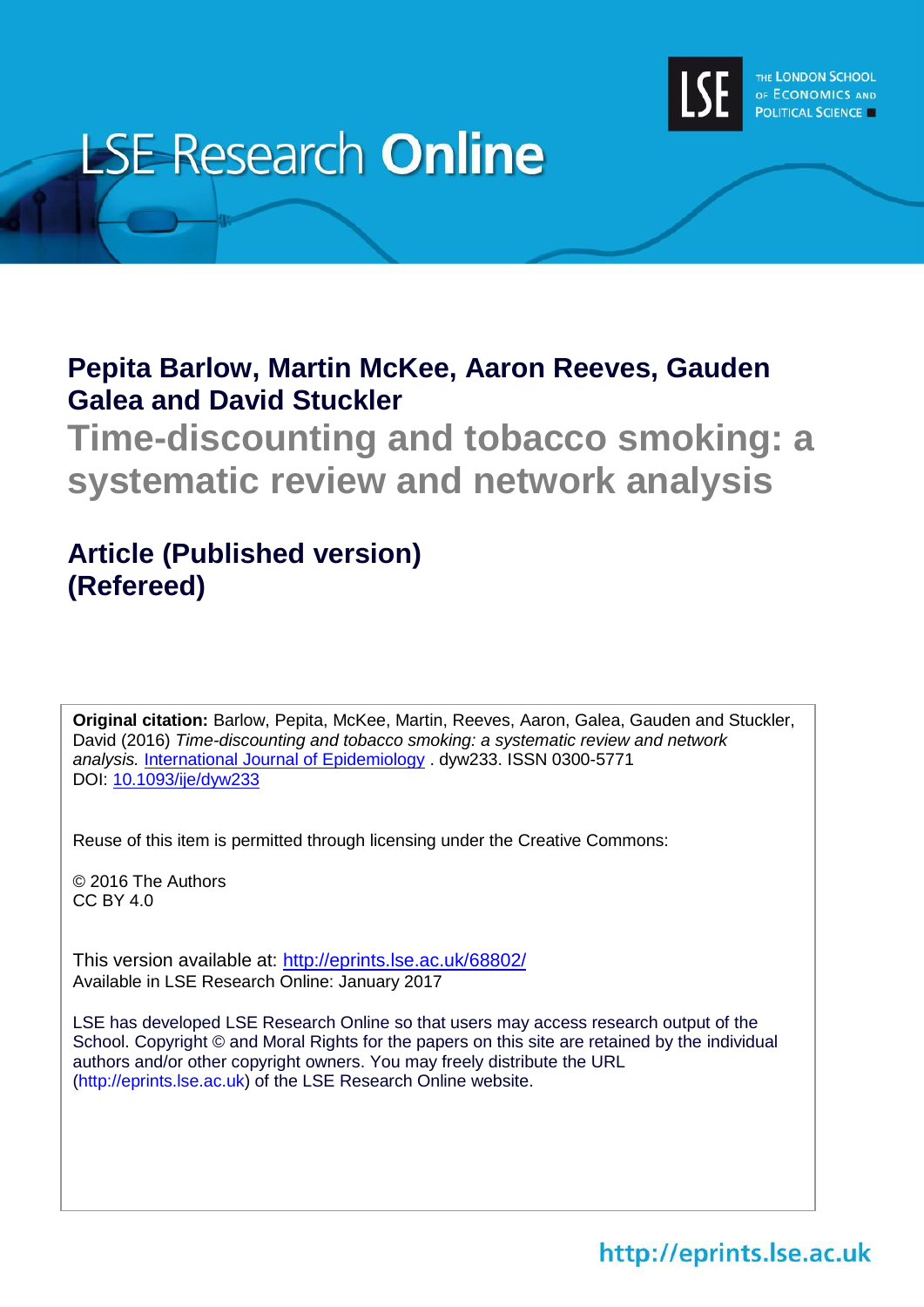

International Journal of Epidemiology, 2016, 1–10 doi: 10.1093/ije/dyw233 Original article



Original article

# Time-discounting and tobacco smoking: a systematic review and network analysis

Pepita Barlow,<sup>1</sup>\* Martin McKee,<sup>2</sup> Aaron Reeves,<sup>3</sup> Gauden Galea<sup>4</sup> and David Stuckler<sup>1</sup>

<sup>1</sup>Department of Sociology, University of Oxford, Oxford, UK, <sup>2</sup>Department of Public Health and Policy, London School of Hygiene & Tropical Medicine, London, UK, <sup>3</sup>International Inequalities Institute, London School of Economics, London, UK and <sup>4</sup>Division of Noncommunicable Diseases and Life-course, Regional Office for Europe, World Health Organization, Copenhagen, Denmark

\*Corresponding Author: Department of Sociology, University of Oxford, Manor Road Building, Manor Road, Oxford, OX1 3UQ, UK

Accepted 22 July 2016

# Abstract

Background: Tobacco smoking harms health, so why do people smoke and fail to quit? An explanation originating in behavioural economics suggests a role for timediscounting, which describes how the value of a reward, such as better health, decreases with delay to its receipt. A large number of studies test the relationship of timediscounting with tobacco outcomes but the temporal pattern of this relationship and its variation according to measurement methods remain unclear. We review the association between time-discounting and smoking across (i) the life course, from initiation to cessation, and (ii) diverse discount measures.

Methods: We identified 69 relevant studies in Web of Science and PubMed. We synthesized findings across methodologies and evaluated discount measures, study quality and cross-disciplinary fertilization.

Results: In 44 out of 54 studies, smokers more greatly discounted the future than nonsmokers and, in longitudinal studies, higher discounting predicted future smoking. Smokers with lower time-discount rates achieved higher quit rates. Findings were consistent across studies measuring discount rates using hypothetical monetary or cigarette reward scenarios. The methodological quality of the majority of studies was rated as 'moderate' and co-citation analysis revealed an isolation of economics journals and a dearth of studies in public health.

Conclusion: There is moderate yet consistent evidence that high time-discounting is a risk factor for smoking and unsuccessful cessation. Policy scenarios assuming a flat rate of population discounting may inadequately capture smokers' perceptions of costs and benefits.

Key words: time-discounting, time preference, smoking, cessation

 $©$  The Author 2016; Published by Oxford University Press on behalf of the International Epidemiological Association

This is an Open Access article distributed under the terms of the Creative Commons Attribution License (http://creativecommons.org/licenses/by/4.0/), which permits unrestricted reuse, distribution, and reproduction in any medium, provided the original work is properly cited.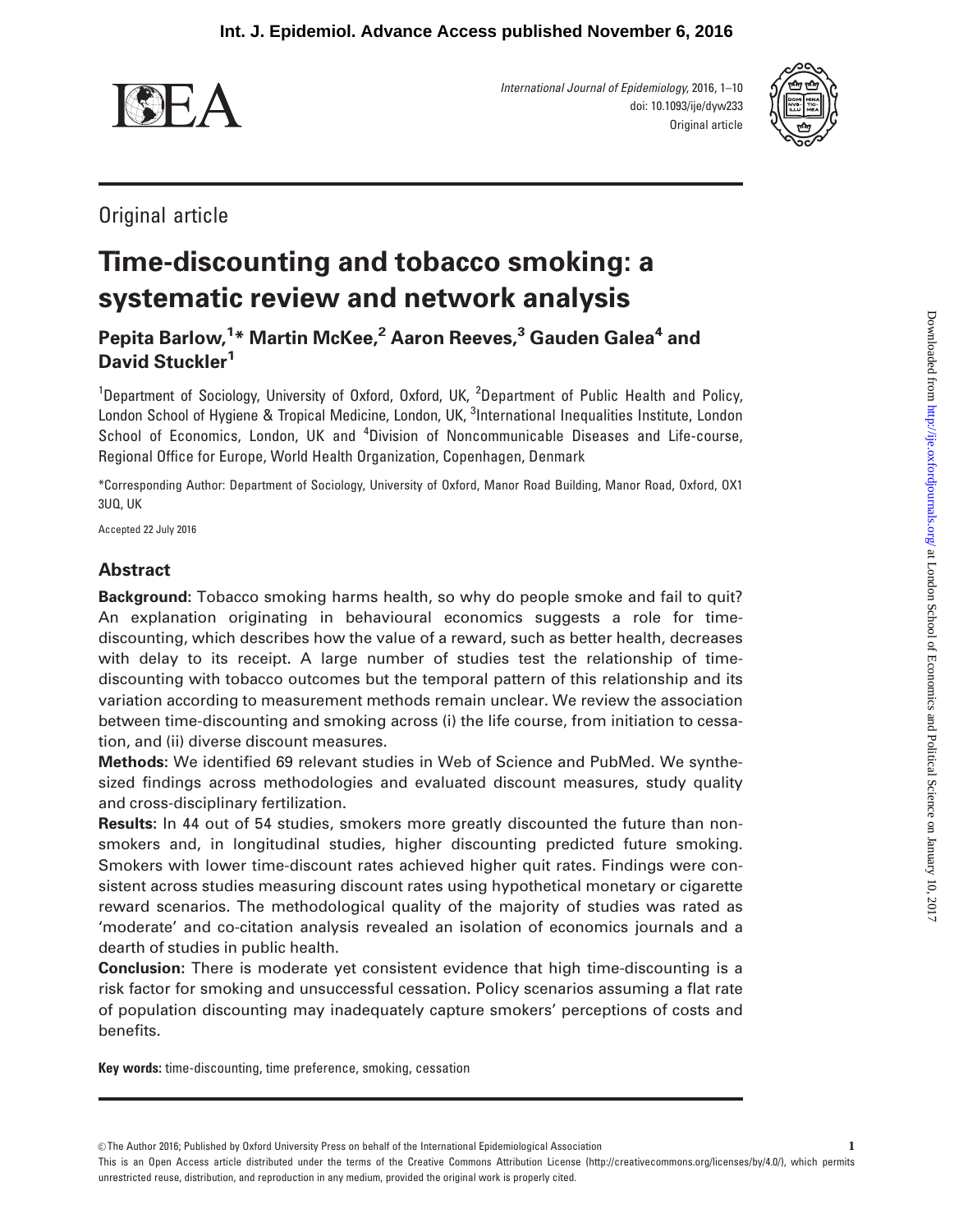#### Key Messages

- A potential reason why people smoke or respond poorly to cessation treatments is that they devalue, or 'discount', future rewards more than non-smokers and those who successfully quit.
- A large number of studies have tested this hypothesis but there is substantial variation in studies' methodologies and temporal patterns being analysed. We review the association between time-discounting and smoking across diverse methodologies, including studies of initiation and cessation.
- We find consistent yet moderate quality evidence that smokers more greatly discount the future than non-smokers. Higher discounting predicted future smoking and decreased cessation success; these findings were most consistent with discount measures based on hypothetical monetary or cigarette reward scenarios.
- Co-citation analysis revealed an isolation of economics journals and a dearth of studies in public health.
- Policy scenarios assuming a flat rate of population discounting may inadequately capture smokers' perceptions of costs and benefits.

#### Introduction

Tobacco smoking is a risk factor for a number of chronic diseases including cancer, lung diseases and cardiovascular diseases.<sup>[1](#page-8-0)</sup> Many policy-makers have committed vast sums of money to help smokers quit, have increased taxes on cigarettes to raise prices and have mandated graphic labels on cigarette packages to inform smokers of the grave dangers to health[.2](#page-8-0) Ultimately, however policy-makers attempt to reduce the prevalence of smoking, they influence people's behaviour. Thus, a critical question in public health is: 'Why do people engage in risky behaviours such as smoking despite evidence and knowledge of their consequences?'

One cognitive factor receiving increasing attention in risky behaviours such as tobacco use is the role of timediscounting. Time-discounting characterizes how individuals' preference for a reward decreases with the delay to its receipt.[3](#page-8-0) Most people tend to prefer smaller, immediate rewards to larger ones available after a delay—i.e. they 'discount' the value of future rewards.<sup>[4](#page-8-0)</sup> Importantly, timediscounting differs from 'time preference', which describes whether and how people consider events in the past, present and future when making decisions. $5$  Instead, timediscounting captures the degree to which people devalue rewards with every additional unit of delay—a parameter known as the 'discount rate'. There is robust evidence that discount rates vary according to multiple socio-economic characteristics and behaviours. For example, discount rates are found to be lower in older and more educated individuals with higher socio-economic status, whilst those who save less for retirement, who gamble and who are overweight have higher discount rates. $6-10$ 

The health costs of cigarette smoking come at a delay whilst benefits are immediate. Thus, time-discounting may act as one important mediating, and potentially modifiable, factor linking environmental, social and life-course factors to risky unhealthy behaviours, including smoking.<sup>8</sup>

Over the past two decades, a growing body of scholarship has therefore begun testing whether time-discounting correlates with a range of smoking-related behaviours. Studies in this field analyse a range of temporal patterns, including the relationship of time-discounting with smoking initiation, smoking status and dependence at a fixed point in time and sustained cessation.<sup>[13](#page-8-0)-[15](#page-8-0)</sup> Studies also employ a wide range of alternative discount measures, reflecting differences in research questions, data collection and data analysis across psychological and social sciences.[16](#page-8-0)

Understanding the temporal relationship of timediscounting with smoking has important implications for epidemiologists by identifying a potential upstream determinant of persistent tobacco use, mortality and inequalities, and by providing insights that increase the effectiveness of cessation or upstream prevention interventions. Since timediscounting is also correlated with alcohol consumption and poor diet, modifying discount rates to prevent smoking can also provide possible 'spillover' benefits by reducing the risk of multiple risky behaviours and associated diseases[.17,18](#page-8-0)

Previous systematic reviews importantly helped to reveal the significance of time-discounting as a cognitive risk factor for smoking. These include a meta-analysis by MacKillop *et al.* that identified higher discount rates among smokers in 79% of the included studies, although the authors exclude studies of initiation and cessation and studies using non-monetary discount rate measures ( $n = 19$  stud-ies).<sup>[9](#page-8-0)</sup> These findings are consistent with a second review by Story et al. who also found that higher discount rates for money are associated with several unhealthy behaviours, including smoking ( $n = 39$  studies), but excluded studies in social science.<sup>4</sup> Hughes *et al.* explore possible bidirectionality of the relationship between smoking and discounting, reporting mixed results in experimental studies that test whether elevated time-discounting is a symptom of tobacco withdrawal ( $n = 6$  studies).<sup>19</sup>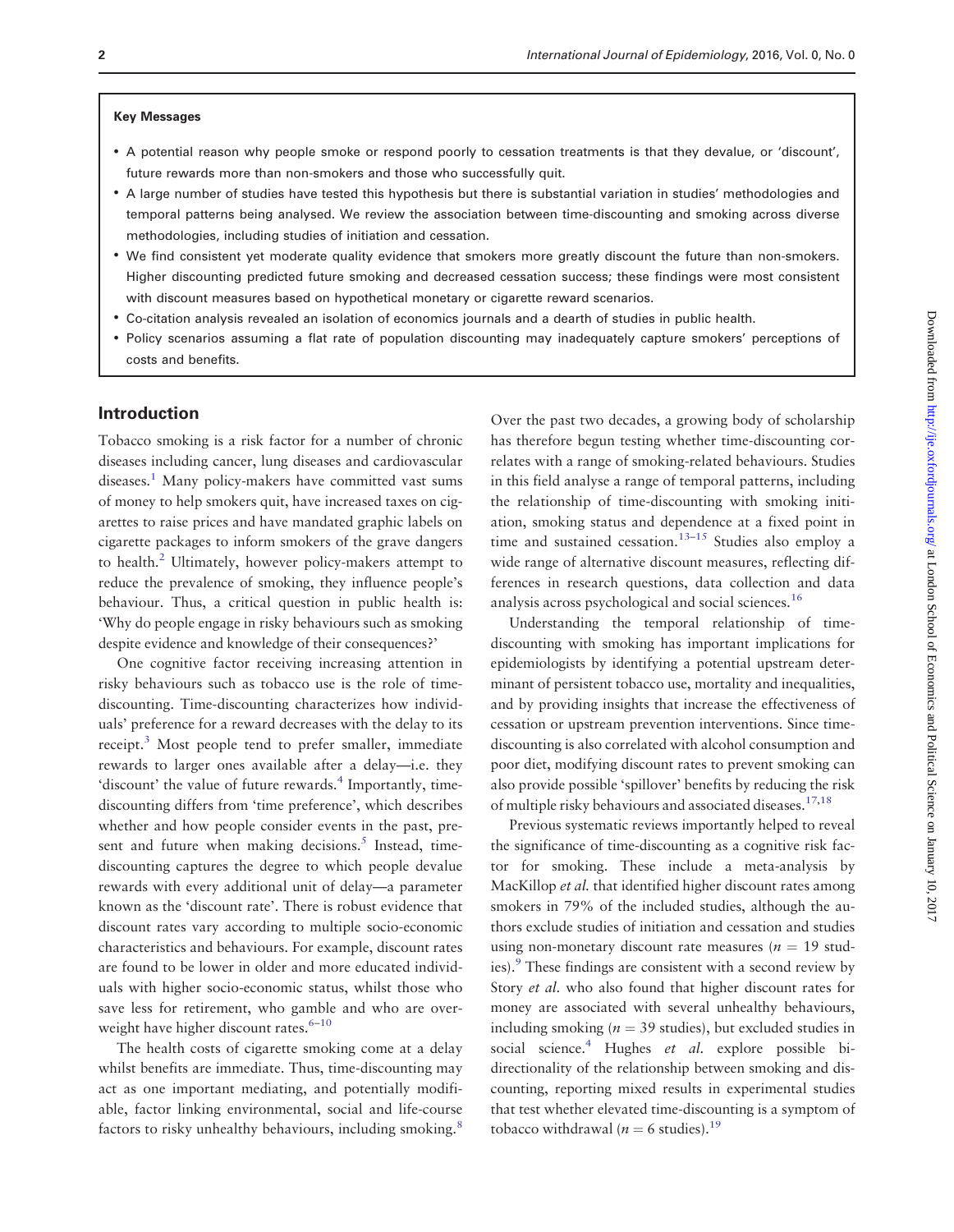Previous reviews were relatively narrow in scope, as they do not synthesize temporal patterns of initiation and cessation and heterogeneity according to measurement methods. As MacKillop *et al.*<sup>[9](#page-8-0)</sup> concluded, there is a 'need for a better understanding of the chronological relationship' of timediscounting with smoking (p. 316). To address these gaps in the literature, our review analyses the relationship between smoking and time-discounting across the life course for the first time, from initiation through to cessation. We disaggregate studies by design and methodology to study variation in study findings according to discount rate measurement. We also analyse co-citation patterns to assess whether studies of time-discounting are currently being acknowledged in epidemiology and public health or are instead located in disciplinary siloes. As is being increasingly noted elsewhere, including a recent article in IJE, this is especially important in epidemiology and public health, as a failure to include work from other disciplines could lead to partial or incorrect conclusions.<sup>10–[13](#page-8-0)</sup> This also enables us to identify opportunities for future research in this crossdisciplinary area of epidemiology and behavioural economics.

### Data and methods

## Search strategy and study selection

We searched all journal fields (title, abstract, subject and full text) in Web of Science and PubMed using the terms described in Table 1. Searching across both databases enabled us to include studies published in journals from a range of disciplines, including economics, pharmacology and neuroscience. Both databases provide journal citation data that can be used for co-citation analysis.

Figure 1 shows a PRISMA flow diagram depicting study identification, screening and exclusion (see [Supplementary](http://ije.oxfordjournals.org/lookup/suppl/doi:10.1093/ije/dyw233/-/DC1) [Appendix 1,](http://ije.oxfordjournals.org/lookup/suppl/doi:10.1093/ije/dyw233/-/DC1) available as [Supplementary data](http://ije.oxfordjournals.org/lookup/suppl/doi:10.1093/ije/dyw233/-/DC1) at IJE online, for full PRISMA statement).<sup>[20](#page-8-0)</sup> The search yielded 727 unique articles, ranging from 1977 to mid-2015. Papers were excluded if they were (i) not in English, (ii) had been retracted or (iii) were not journal articles or were not yet published. We further excluded those that were not relevant to the study's objectives, using criteria shown in [Table 2.](#page-4-0) Briefly, the most common reasons were that they failed to study tobacco smoking (378 studies); failed to measure a time-discount rate (125 studies); or they alternatively performed economic cost–benefit analyses (70 studies). Next, we reviewed the bibliographies of previous reviews and book chapters on time-discounting and smoking, although this did not yield any additional studies. Screening and exclusion were conducted by the lead author (PB). Our final analytical sample included 69 studies, covering years 1990 to 2015.

#### Table 1. Search terms

'time preference' smoking 'time preferences' smoking 'time-preference' smoking 'time-preferences' smoking delay discount smoking delay discounting smoking delay-discount smoking delay-discounting smoking discount rate smoking inter temporal smoking inter-temporal smoking intertemporal smoking time discount smoking time discounting smoking time-discount smoking time-discounting smoking 'time preference' tobacco 'time preferences' tobacco 'time-preference' tobacco delay discount tobacco delay discounting tobacco delay-discount tobacco delay-discounting tobacco discount rate tobacco inter temporal tobacco inter-temporal tobacco intertemporal tobacco time discount tobacco time discounting tobacco time-discount tobacco time-discounting tobacco



Figure 1. PRISMA flow diagram.

Notes: PRISMA flow diagram following Moher et al. 2009. Please see Web Appendix 1 for full PRISMA statement.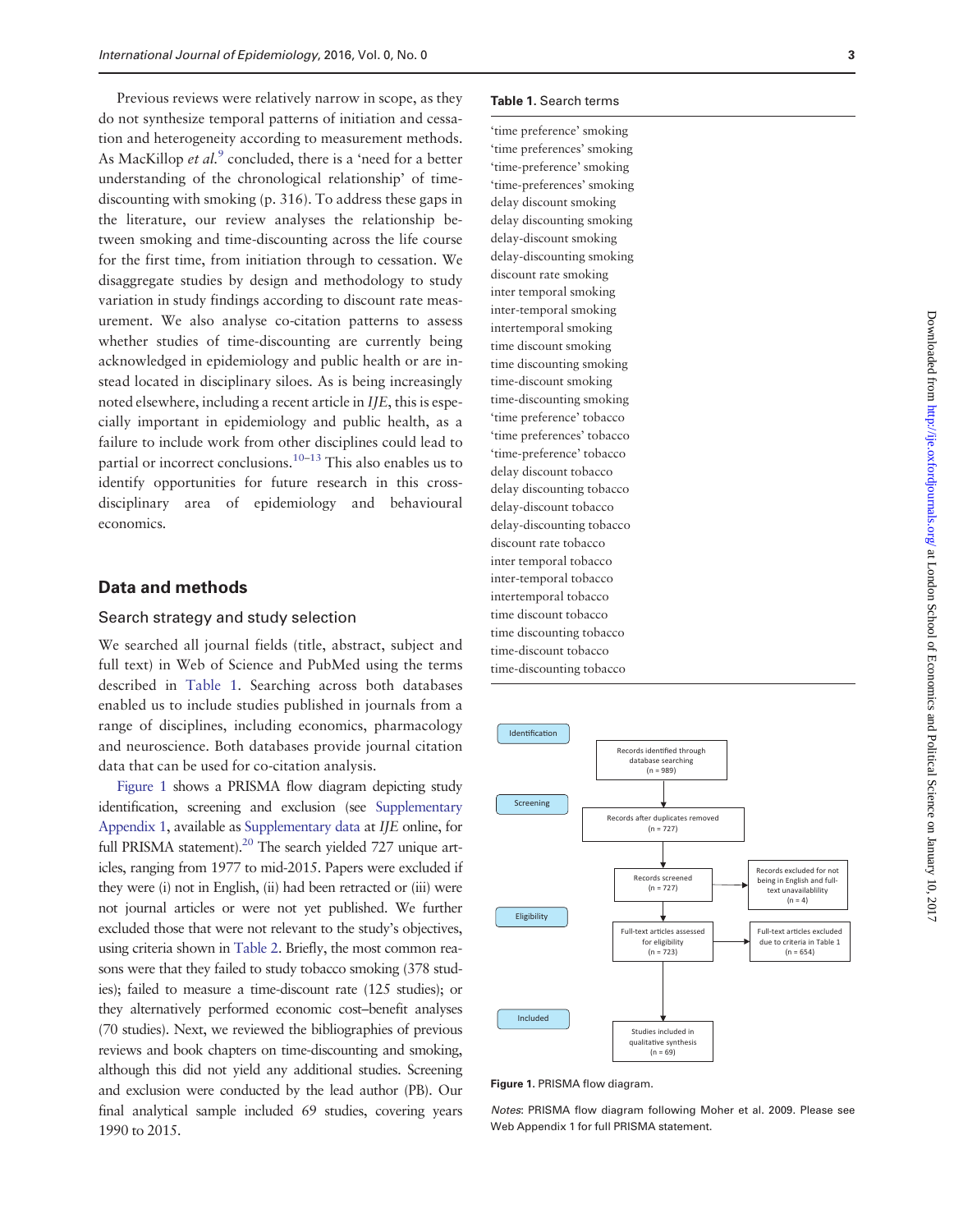#### <span id="page-4-0"></span>Table 2. Study exclusion

Analyses economic costs and benefits Studies animal subjects (e.g. rats) Not an empirical study (e.g. systematic review, book chapter, commentary) Does not measure time discount rates Article unavailable (e.g. poster or conference abstract, has been retracted, not yet published) Cannabis not tobacco smoking Not in English Outcome variable not smoking initiation, smoking cessation, smoking abstinence, smoking status or quantity of cigarettes consumed per day

#### Data extraction and analysis

We extracted title, author, journal, abstract and year for each paper, as well as research question, methodology, sample size, sample demographic, discounting measure (e.g. real or hypothetical rewards, hyperbolic or exponential discounting), smoking variables (e.g. smoker status, dependency, abstinence, cessation success) and main results (see [Supplementary](http://ije.oxfordjournals.org/lookup/suppl/doi:10.1093/ije/dyw233/-/DC1) [Appendix 2,](http://ije.oxfordjournals.org/lookup/suppl/doi:10.1093/ije/dyw233/-/DC1) available as [Supplementary data](http://ije.oxfordjournals.org/lookup/suppl/doi:10.1093/ije/dyw233/-/DC1) at IJE online, for study coding). We analysed study results by performing a qualitative synthesis rather than a meta-analysis in order to explore heterogeneity across different methodologies.

We then used an adapted version of the Quality Assessment Tool for Quantitative Studies (developed by the Effective Public Health Practice  $Project)^{21}$  $Project)^{21}$  $Project)^{21}$  to assess the methodological quality of the included studies [\(Supplementary](http://ije.oxfordjournals.org/lookup/suppl/doi:10.1093/ije/dyw233/-/DC1) [Appendix 3,](http://ije.oxfordjournals.org/lookup/suppl/doi:10.1093/ije/dyw233/-/DC1) available as [Supplementary data](http://ije.oxfordjournals.org/lookup/suppl/doi:10.1093/ije/dyw233/-/DC1) at IJE online). Studies can have between six and eight component ratings, with each component score ranging from 1 (low risk of bias; high methodological quality) to 3 (high risk of bias; low methodological quality). An overall rating for each study was determined based on the component ratings.

Co-citation data were collected from Web of Science and PubMed and analysed using VOSviewer version 1.6.1 and network clustering algorithms.<sup>[22](#page-8-0)</sup> Sixty-five journals were included based on having at least 10 citations.

#### **Results**

First, we describe trends and disciplinary origins of the reviewed literature. Next, we review the findings from our methodological quality assessment, analyse the main findings by study question and review the different methods used to measure discount rates.

# Trends in and types of publications on timediscounting and smoking

Figure 2 plots the annual number of studies included in our analysis. There was a marked increase in the number



Figure 2. Number of time-discounting and smoking studies published per year, 1990-2014.

Notes: graph shows the number of studies published per year that were not excluded based on the screening and exclusion criteria in Table 2. Studies from 2015 not included as search was conducted part way through the year.

#### Table 3. Quality assessment scores

| Criterion             | Strong | Moderate | Weak |
|-----------------------|--------|----------|------|
| Study design          |        | 68       |      |
| Confounders           | 5      | 63       |      |
| Blinding              |        | 69       | 0    |
| Data collection       | 51     | 16       | 2    |
| Representativeness I  | 1      | 3        | 64   |
| Representativeness II | 4      | 10       | 3    |
| Data analysis         | 69     | 0        | 0    |
| Reporting             | 45     | 22       | 2    |
| Overall rating        |        | 65       | 3    |
|                       |        |          |      |

Notes: Total studies for representativeness scores do not sum to 69 as 1 article was not eligible for scoring on 'Representativeness I' and 52 articles were not eligible for scoring on 'Representativeness II'.

published each year after 2003, when the majority (88.4%) were published.

Among the 69 articles included in our review, 54 were cross-sectional studies of smoking prevalence, 11 were studies of cessation and relapse, and 4 studied initiation and the life course. Sample sizes ranged from 30 to 42,863, with a mean of 1,171, albeit right skewed (median  $n =$ 80). Sixty-two out of the 69 included studies were conducted in the USA and 7 studies were conducted in Japan.

Table 3 describes the results of the quality assessment of these papers. Most studies were 'weak' in representing the general population, tending to rely on college students. However, data collection and reporting quality tended to be high.

#### Time-discounting and smoking initiation

We first evaluated studies looking at initiation, principally occurring among youth. Three longitudinal studies found high discounting corresponded to greater likelihood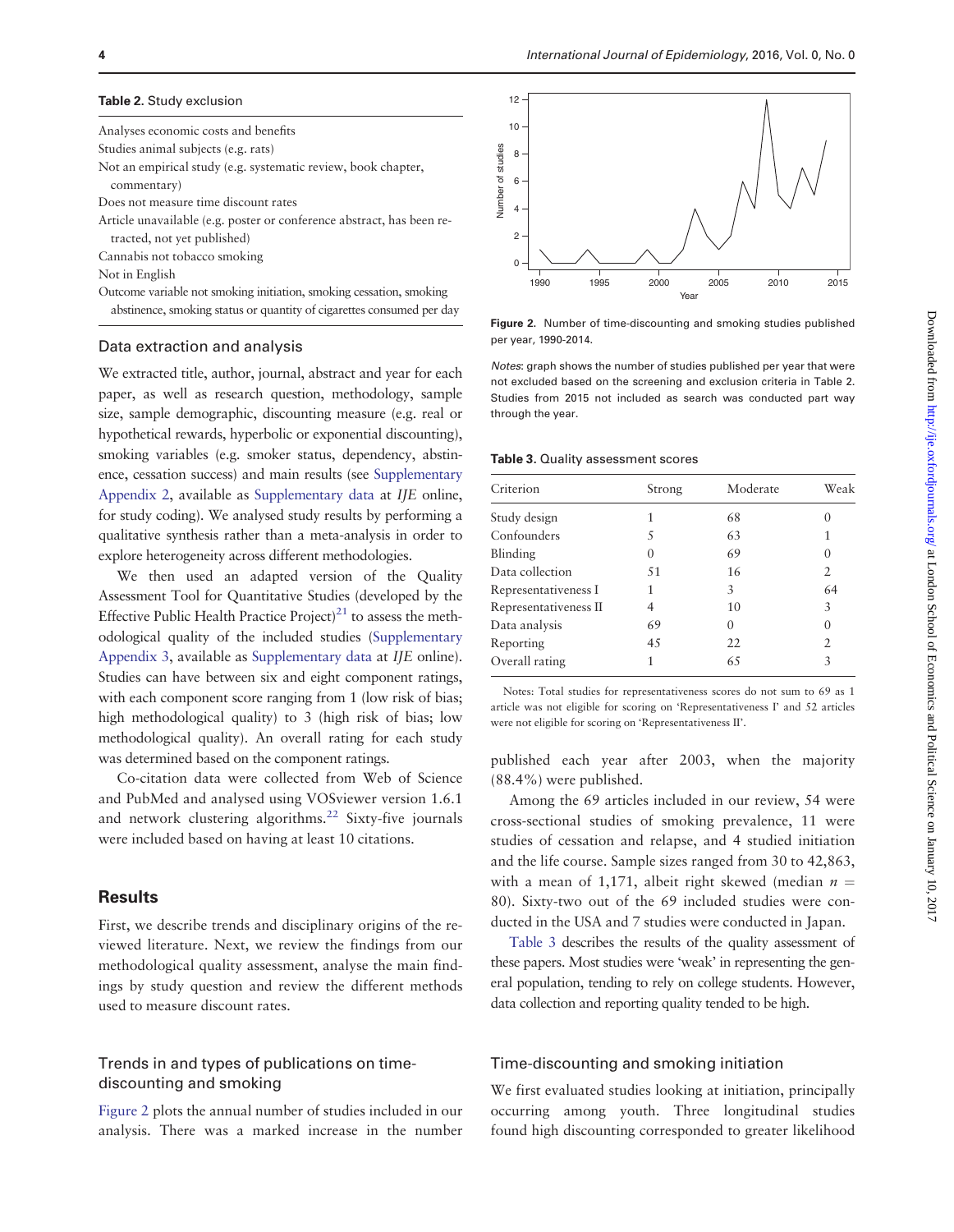of initiation. Kang and Ikeda, using the Japanese House hold Panel Survey on Consumer Preferences and Satisfaction  $(n = 10 638)$ , found that each standard deviation increase in discount rates was associated with a 4.5 [95% confidence interval (CI): 4.1–4.7] percentage point higher probability of becoming a smoker as well as greater daily cigarette consumption of 1.5 per day  $(95\% \text{ CI: } 1.22-1.67).^{23}$  Anokhin  $et al.<sup>24</sup>$  $et al.<sup>24</sup>$  $et al.<sup>24</sup>$  used a longitudinal twin design, drawing on repeated interviews with individuals at ages 12 and 14 across three birth cohorts. The authors reported an association of greater preference for immediate rewards with smoking at age 14  $(\chi^2 = 8.76, p = 0.003)$  but not at age 12, independently of genetic factors.<sup>[24](#page-8-0)</sup> Audrain-McGovern et al., using a prospective longitudinal cohort study ( $n = 947$ ) similarly reported that each standard deviation increase in delay discounting increased the odds of smoking initiation by 11% [odds ratio (OR): 1.11, 95% CI: 1.03, 1.23] in youths aged 15–21.<sup>[25](#page-8-0)</sup>

Two retrospective cross-sectional studies found that timediscounting was linked to initiating smoking at younger ages $^{26}$  and smokers' children had higher discount rates than did non-smokers'[.27](#page-8-0) A cross-sectional study by Reynolds and Fields reported that adolescents experimenting with smoking reported higher discount rates than non-smokers[.28](#page-8-0)

#### Time-discounting and smoking prevalence

Next, we investigated current smoking behaviour, including 54 cross-sectional studies. Forty-four out of 54 found evidence that discounting increases the likelihood of being a smoker and consuming cigarettes more frequently and in greater quantities.<sup>13,14,26–[56](#page-9-0)</sup> Several studies identified potential modifying characteristics. Seven studies reported results that varied according to gender and cigarette consumption levels, with stronger associations of time-discounting with smoking among men and more dependent smokers.<sup>57-[63](#page-9-0)</sup> Seven studies found that people with other substance use or mental health problems had stronger associations of smoking and time-discounting, including cocaine-dependent smoker $s<sub>5</sub><sup>64</sup>$  those with depressive symptoms,<sup>[65](#page-9-0)</sup> heavy drinkers,<sup>[66](#page-9-0)</sup> obese persons<sup>67</sup> and individuals with gambling problems,  $68$ compared with smokers without these symptoms. $69-73$  $69-73$ 

#### Time-discounting and smoking cessation

We then investigated the link of quitting success with timediscounting. Three longitudinal studies report that high time discounters were less successful in cessation. Ida et al. found that a 1% increase in the discount parameter at baseline resulted in a 10% increase in the chance of smok-ing relapse after a 5-month follow-up.<sup>[74](#page-10-0)</sup> Similarly, Goto et al. reported a hazard ratio for relapse of 1.17 (95% CI: 1.10–1.24).<sup>72</sup> Yoon et al. found that baseline time-

discounting predicted smoking relapse at 24 weeks post partum among a sample of women who spontaneously quit smoking after discovering they were pregnant.<sup>75</sup>

We also looked at whether discounting modified the effectiveness of cessation interventions. Six studies found that higher time-discounting was linked to less successful abstinence in a cessation intervention, including nicotine replacement therapy, cognitive behavioural therapy and abstinence-contingent mon-etary rewards.<sup>[26](#page-8-0)[,53,61–63](#page-9-0)</sup> For example, Krishnan-Sarin et al.<sup>[13](#page-8-0)</sup> found that, following a 4-week, high-school-based cessation programme in which participants received weekly monetary rewards if they abstained, individuals with higher discount rates at treatment onset were less likely to have remained abstinent from smoking at the end of the 4-week programme ( $F = 2.67$ ,  $p < 0.05$ ). Two studies, however, found no impact of discounting on the effectiveness of cessation interventions.<sup>76,77</sup>

## Heterogeneity by discipline and discount measurement

[Figure 3](#page-6-0) shows journal co-citation patterns revealing four main journal clusters: economics, neuroscience, psychology and pharmacology disciplines. The most highly cited journal is Psychopharmacology. The psychology and pharmacology journals have the strongest tendency for co-citation, the neuroscience cluster has a slightly weaker tendency for co-citation and the economics cluster is the most isolated.

[Supplementary Appendix 3](http://ije.oxfordjournals.org/lookup/suppl/doi:10.1093/ije/dyw233/-/DC1) (available as [Supplementary](http://ije.oxfordjournals.org/lookup/suppl/doi:10.1093/ije/dyw233/-/DC1) [data](http://ije.oxfordjournals.org/lookup/suppl/doi:10.1093/ije/dyw233/-/DC1) at IJE online) describes our review of heterogeneity in study findings according to the method used to measure time-discounting. The main methodological differences hinged on whether surveys asked respondents to value hypothetical or potentially real rewards. Studies measuring discount rates using hypothetical money or cigarette rewards tended to find more consistent results, reporting positive associations of time-discounting with adverse smoking behaviour in at least 80% of studies. Results with real or potentially real monetary rewards were less consistent.

# **Discussion**

Our systematic review highlights several important findings on the relationship between smoking and timediscounting. First, cross-sectional studies consistently report a significantly greater likelihood of smoking, as well as greater quantity and frequency of consumption, among those with high time-discount rates. The association with smoker status was consistent across hypothetical discount rate measures. Second, the small number of longitudinal studies consistently reported a positive association between time-discounting and the likelihood of initiating smoking. Third, smokers with lower time-discount rates achieved higher quit rates and prolonged abstinence with smoking cessation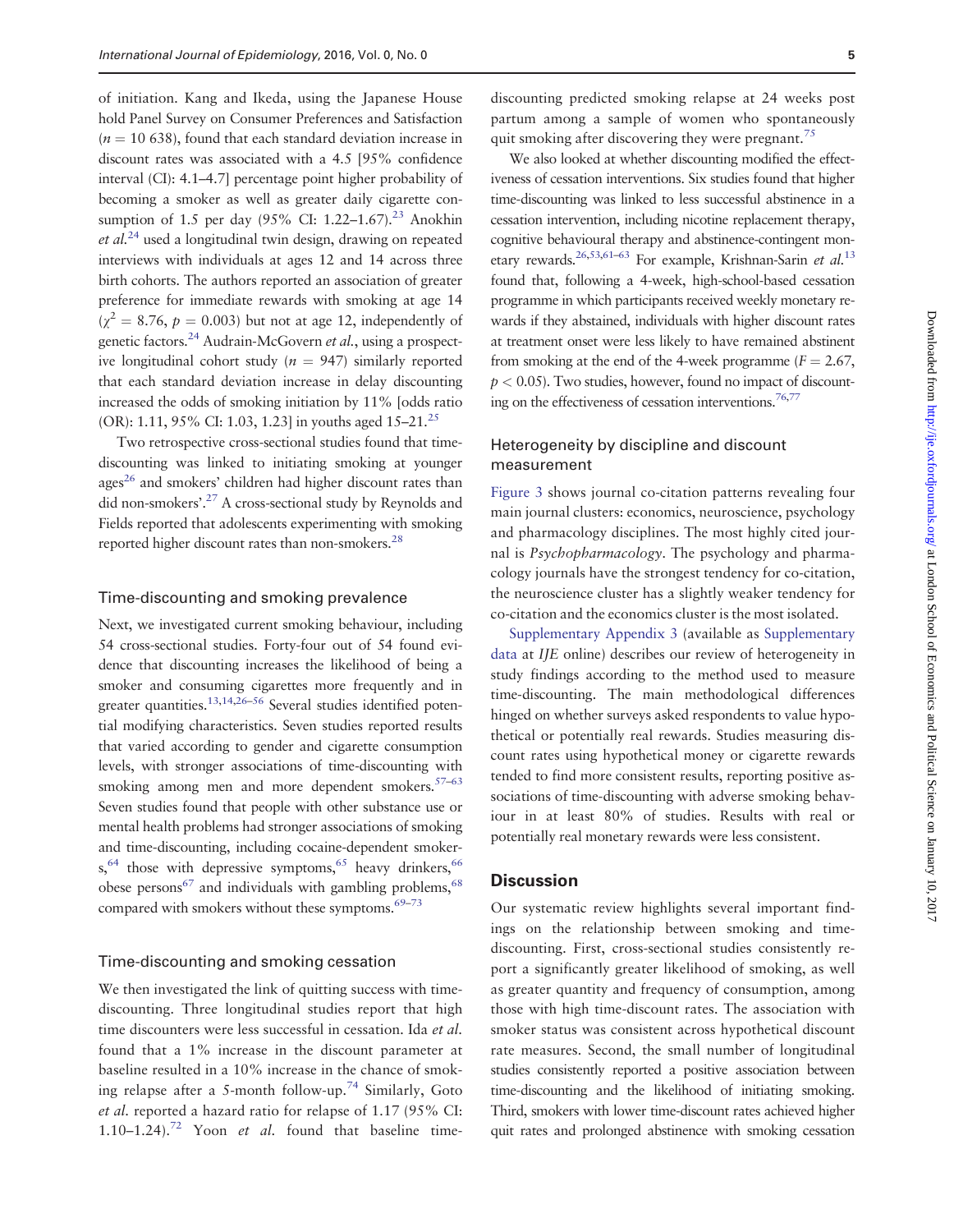<span id="page-6-0"></span>

Figure 3. Co-citation of journals.

Notes: Bubble sizes correspond to the relative magnitude of each journal's citations in other journals (minimum 10 citations per journal; n = 65 journals). Proximity of bubbles corresponds to the frequency with which journals are cited together in other journals. Colours reflect communities identified by VOS clustering. Produced in VOSviewer Version 1.6.1.

treatment. Fourth, the methodological quality of studies in time-discounting and tobacco smoking was predominantly 'moderate', largely due to a strong reliance on convenience sampling and the small number of longitudinal studies. Fifth, co-citation analysis revealed an isolation of economics journals and a dearth of studies in epidemiology and public health.

Our review has several limitations. Due to methodological variation between studies, it was not possible to perform a meta-analysis or to calculate pooled effect sizes. To address this limitation, we have structured the review according to the type of smoking behaviour being analysed, permitting comparisons at different stages of smoking from initiation to cessation. This systematic review also points to several limitations in existing research. First, the bulk of studies is cross-sectional, precluding ascertainment of a clear causal link between smoking and discounting. There is potential bi-directionality in cross-sectional studies, where nicotine exposure increases time-discounting rather than vice-versa, e.g. by inhibiting cortical regulation mechanisms or by impacting the sensitivity of the brain's reward system[.52](#page-9-0)[,78](#page-10-0) Previous studies not included in our review found that (i) those seeking smoking cessation had lower discount rates, creating potential selection bias that is unaddressed in experiments analysing voluntary participants, $^{25}$  $^{25}$  $^{25}$  and (ii) timediscounting significantly decreased at a 12-month follow-up among smokers who successfully quit.<sup>79</sup> Conversely, there is also evidence that short-term withdrawal from smoking increases time-discounting[.80](#page-10-0) This suggests a potentially complex aetiology, where time-discounting is a risk factor for smoking, yet abstinence increases time-discounting in the short run but causes a reduction in discounting in the long run. Future research should address these limitations and clarify the causal link between smoking and discounting.

Second, there was also a strong reliance on convenience sampling, limiting external validity and leading to a 'moderate' quality rating for the majority of studies in this field. Most studies were also conducted in the USA and Japan. There is variation in time-discounting and its association with smoking between different age groups,  $24$  suggesting that a reliance on local student populations comprising young adults is a limit to external validity.

Third, as revealed by co-citation analysis, there is a dearth of studies in epidemiology and public health. Additionally, the field of economics is relatively isolated. This suggests that the findings identified in our review are not currently acknowledged in public health and in epidemiology despite their important implications. For example, it is possible that epidemiological studies which do not account for the potential contribution of time-discounting to multiple behaviours may attribute an observed health outcome to smoking rather than other risky behaviours such as diet, physical inactivity and excess alcohol consumption.

Few studies analysed the life-course origins of discount rates in order to test whether these explain the social patterning of smoking.<sup>[27](#page-8-0)</sup> Studies in sociology and social psychology indicate the importance of social and environmental factors for both smoking and discounting, e.g. via their effects on cognitive function. Poor cognitive function is linked to higher discounting and is hampered by stress, leading Bickel and colleagues, in a recent review, to highlight the potential role of stress-related socio-economic factors such as poverty in influencing unhealthy behaviour via increased discounting.<sup>8</sup> Research into the life-course determinants of cognitive function highlights the additional roles of language development, home learning environments, parenting style and beliefs, and health (maternal health, birth weight and breastfeeding). <sup>81–83</sup> The social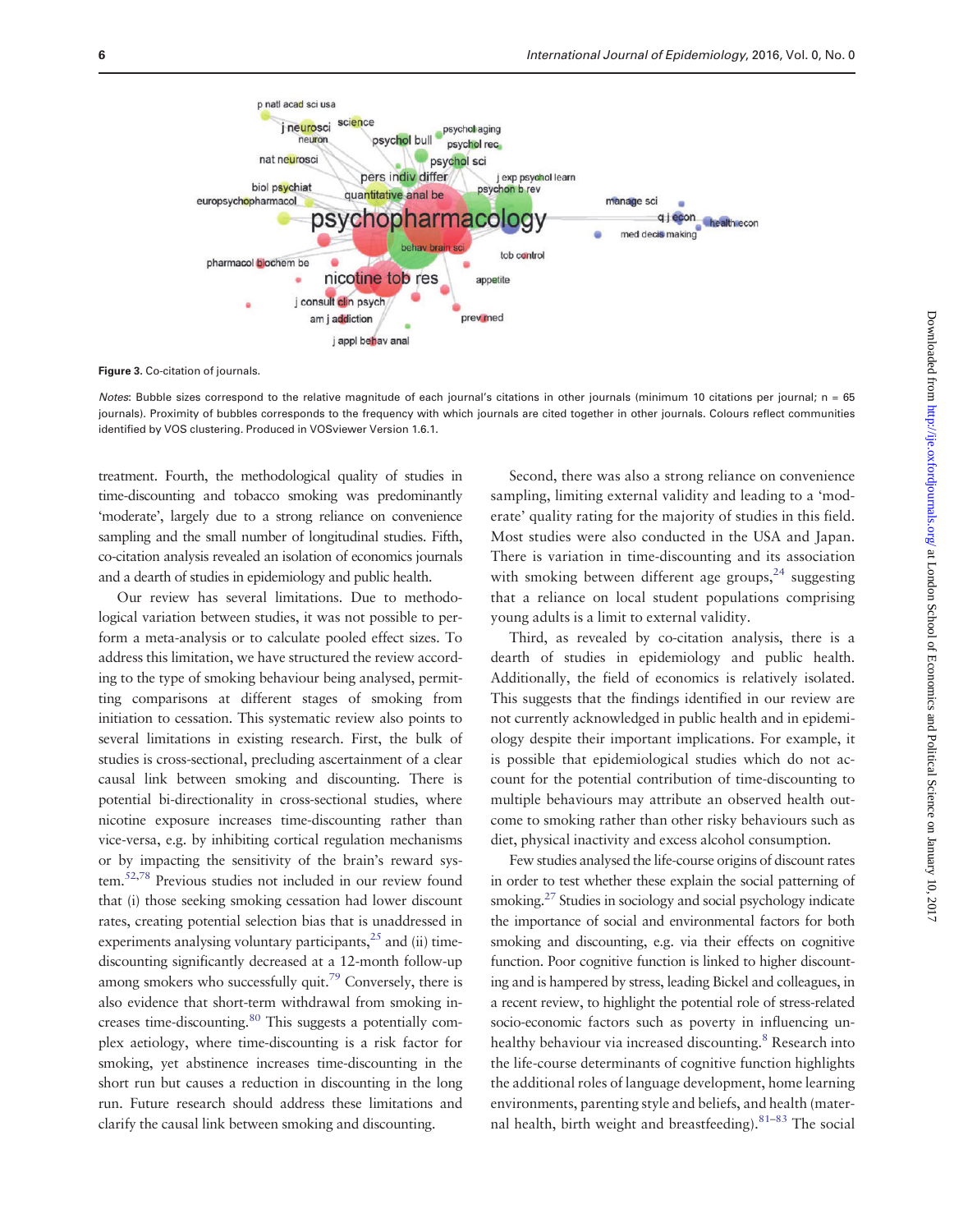patterning of these environmental factors corresponds to social gradients in smoking, suggesting that all could contribute to smoking behaviour via their knock-on effects on timediscounting. Whilst all longitudinal studies controlled for a small number of socio-demographic characteristics, adjustment for multiple socio-economic characteristics was less common. Three of the six longitudinal studies adjusted for education, one study controlled for employment status and one study adjusted for income. There is therefore possible omitted variable bias across the majority of longitudinal studies, with just one out of six studies adjusting simultan-eously for age, education and employment status.<sup>[75](#page-10-0)</sup> In our review, one study also identified different associations of time-discounting with smoking at different ages.<sup>[24](#page-8-0)</sup> Thus, there may exist a 'critical juncture' in the life course, at which point time-discounting emerges as a risk factor for smoking. Future research should address this limitation in the literature by identifying the social and life-course determinants of time-discounting. This will be important to identify policy implications for potential upstream rather than technical interventions that mitigate the risk of smoking, whilst also identifying the social groups for whom cessation interventions may be least effective.

Our review identified that the cross-sectional association between time-discounting and smoker status was consistent across studies using hypothetical monetary and cigarette measurement methods. Previous studies identify a correlation between discount rates measured using hypothetical monetary rewards and measures using real and appetitive rewards including cigarettes, although discount rate estimates tended to be smaller for hypothetical rewards.<sup>[16](#page-8-0)</sup> Thus, discount rate estimates using hypothetical cigarette or monetary rewards may underestimate discount rates for real cigarettes. Yet, our review identified a consistent correlation with smoker status across hypothetical cigarette and monetary rewards. There is therefore evidence of measurement specificity concerning the scale of discount rates but not the correlation with smoker status. This suggests that hypothetical measures are suitable for future research on time-discounting and tobacco use.

There is nevertheless a need for further research to test the construct validity of currently utilized discount rate measures. The majority of existing studies focus on discount rates for one reward at a time (cigarettes, money, health) whilst the theoretical mechanisms underlying the link with smoking behaviour involves a trade-off between two different rewards: cigarettes and health. There is also potential confounding in assessing time-discounting with risk-aversion if delayed rewards are viewed as more uncertain $^{50}$  $^{50}$  $^{50}$  yet a small proportion of studies accounted for this possibility. Further, insights from behavioural economics also suggest that gains are discounted more steeply than losses.<sup>[84–86](#page-10-0)</sup> There is a need for future research to better identify the specific types of

discounting (risk vs delay, gains vs losses, cigarettes vs money) that increase risks of smoking, increase during abstinence and decrease the likelihood of successful cessation.

Despite these limitations, our review identified evidence that high time-discounting is a risk factor for smoking, including initiation and unsuccessful cessation. This has important implications for tobacco interventions. Although tobacco-related mortality and initiation have begun to decline in many countries, there are still important challenges that need to be addressed. Inequalities in tobacco initiation and mortality remain stable in many countries[.87](#page-10-0) Tobacco use continues to rise in some contexts, particularly low- and middle-income countries.<sup>88</sup> Cessation programmes have not always been effective, benefitting some groups more than others. $89,90$  The findings from our review show that time-discounting can potentially help epidemiologists, policy-makers and public health practitioners understand these trends and develop interventions that can tackle such issues. First, interventions which assume a flat rate of discounting across population groups may fail to capture smokers' perception of costs and benefits over time. There appears to be a critical window during initial withdrawal when discount rates may increase. Second, higher discount rates may be a common cognitive risk factor, as a so-called 'trans-disease process', playing a role in several unhealthy behaviours including hazardous alcohol consumption and binge eating. $91$  There may be scope to identify policies and interventions that influence discount rates, with a specific focus on elevated rates during initial withdrawal, as a useful target for intervention that simultaneously reduces the risks of multiple chronic non-communicable diseases.<sup>18</sup> For example, Radu et al. find that discount rates can be reduced by re-framing intertemporal choices from 'nothing now but more later' to 'something now but nothing later'.<sup>92</sup> In addition, working memory training has been found to decrease the degree to which individuals discount delayed monetary rewards.<sup>93</sup> Interventions that address differences in time-discounting cannot replace existing interventions but they may offer a complementary approach that can inform how other interventions are communicated to reduce initiation, increase cessation and minimize inequalities.

#### Supplementary Data

[Supplementary data](http://ije.oxfordjournals.org/lookup/suppl/doi:10.1093/ije/dyw233/-/DC1) are available at IJE online.

# Funding

PB was funded by WHO Regional Office for Europe. DS was funded by the Wellcome Trust.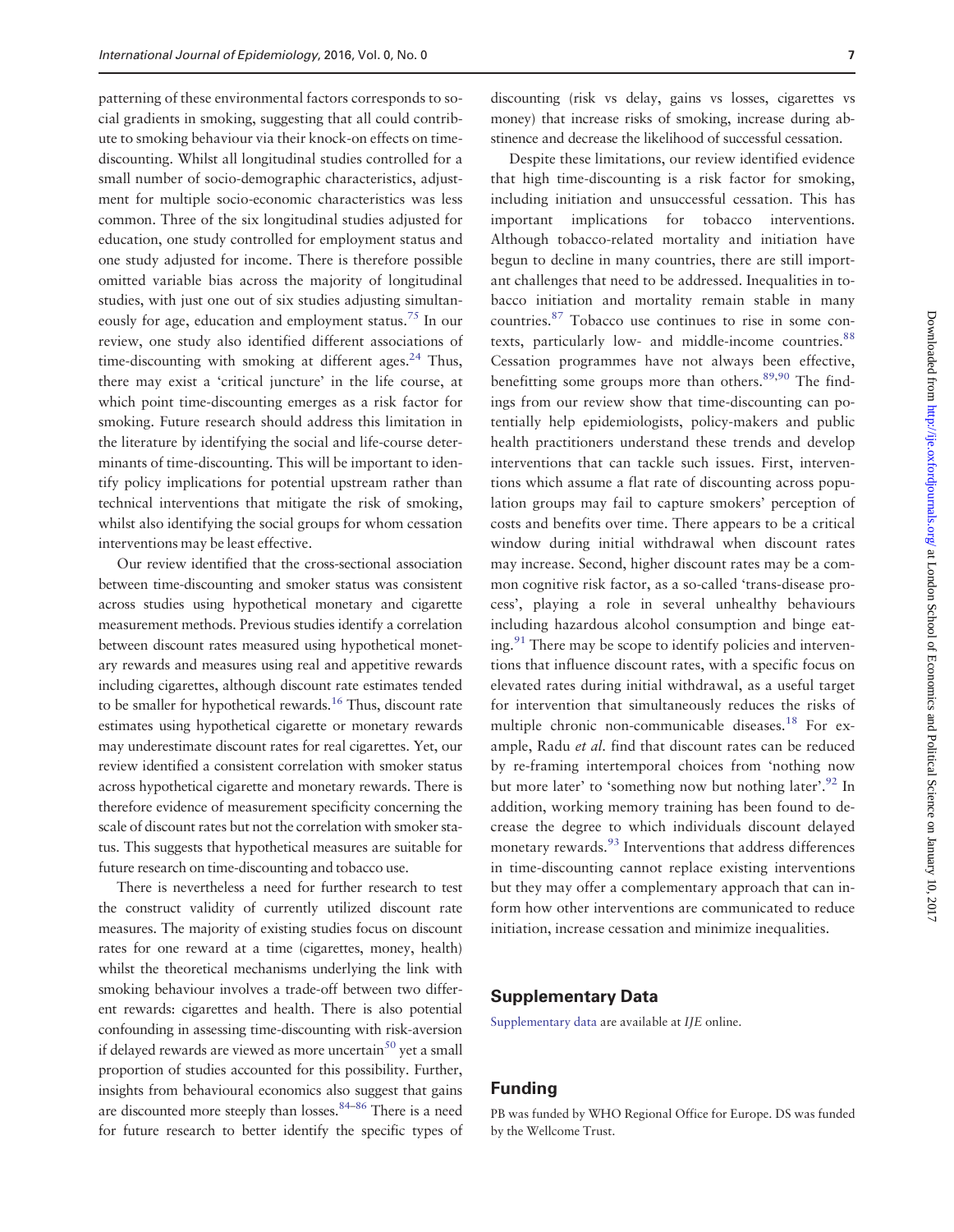## <span id="page-8-0"></span>Acknowledgements

The authors alone are responsible for the views expressed in this publication and they do not necessarily represent the decisions or policies of the World Health Organization.

Conflict of interest: The authors have no conflicts of interest to declare.

# **References**

- 1. WHO. WHO Global Report on Trends in Prevalence of Tobacco Smoking. WHO, 2015.
- 2. Britton J, Bogdanovica I. Tobacco control efforts in Europe. The Lancet 2013; 381:1588–95.
- 3. Myerson J, Green L, Warusawitharana M. Area under the curve as a measure of discounting. J Exp Anal Behav 2001;76:235–43.
- 4. Story GW, Vlaev I, Seymour B, Darzi A, Dolan RJ. Does temporal discounting explain unhealthy behavior? A systematic review and reinforcement learning perspective. Front Behav Neurosci 2014;8:76.
- 5. Adams J. Time for a change of perspective on behavior change interventions? Addiction 2009;104:1025–6.
- 6. Read D, Read NL. Time discounting over the lifespan. Organ Behav Hum Decis Process 2004;94:22–32.
- 7. Frederick S, Loewenstein G, Donoghue TO, Donoghue TEDO. Time discounting and preference: a critical review. J Econ Lit 2002;40:351–401.
- 8. Bickel W, Moody L, Quisenberry AJ, Ramey CT, Sheffer CE. A competing neurobehavioral decision systems model of SES-related health and behavioral disparities. Prev Med (Baltim) 2014;68:37–43.
- 9. MacKillop J, Amlung MT, Few LR, Ray LA, Sweet LH, Munafo- MR. Delayed reward discounting and addictive behavior: a meta-analysis. Psychopharmacology (Berl) 2011;216:305–21.
- 10. Barlow P, Reeves A, McKee M, Galea G, Stuckler D. Unhealthy diets, obesity and time discounting: a systematic literature review and network analysis. Obes Rev 2016;7:1–10.
- 11. Stuckler D, Basu S, Suhrcke M, McKee M. The health implications of financial crisis: a review of the evidence. Ulster Med J 2009;78:142–5.
- 12. Trinquart L, Johns DM, Galea S. Why do we think we know what we know? A metaknowledge analysis of the salt controversy. Int J Epidemiol. 2016;45(1):251-60.
- 13. Sato M, Ohkusa Y. The relationship between smoking initiation and time discount factor, risk aversion and information. Applied Economics Letters 2003; 10:287–9.
- 14. Bickel WK, Odum AL, Madden GJ. Impulsivity and cigarette smoking: delay discounting in current, never, and ex-smokers. Psychopharmacology (Berl) 1999;146:447–54.
- 15. Krishnan-Sarin S, Reynolds B, Duhig AM et al. Behavioral impulsivity predicts treatment outcome in a smoking cessation program for adolescent smokers. Drug Alcohol Depend 2007;88:79–82.
- 16. Odum AL, Baumann AAL. Cigarette smokers show steeper discounting of both food and cigarettes than money. Drug and Alcohol Dependence 2007; 91:293–6.
- 17. Bickel WK, Jarmolowicz DP, Mueller ET, Koffarnus MN, Gatchalian KM. Excessive discounting of delayed reinforcers as a trans-disease process contributing to addiction and other diseaserelated vulnerabilities: emerging evidence. Pharmacology and Therapeutics 2012; 134:287–97.
- 18. Bickel WK, MacKillop J, Madden GJ, Odum AL, Yi R. Experimental manipulations of delay discounting & related processes: an introduction to the special issue. J Exp Anal Behav 2015;103:1-9.
- 19. Hughes JR, Dash M, Callas PW. Is impulsivity a symptom of initial tobacco withdrawal? A meta-analysis and qualitative systematic review. Nicotine Tob Res 2014; 17:503–9.
- 20. Moher D, Liberati A, Tetzlaff J, Altman DG, The PRISMA Group. Preferred reporting items for systematic reviews and meta-analyses: the PRISMA statement. Ann Intern Med. 2009;151:264–9.
- 21. Thomas BH, Ciliska D, Dobbins M, Micucci S. A process for systematically reviewing the literature: providing the research evidence for public health nursing interventions. Worldviews Evidence-Based Nurs 2004;1:176–84.
- 22. van Eck NJ, Waltman L. Software survey: VOSviewer, a computer program for bibliometric mapping. Scientometrics 2010;84:523–38.
- 23. Kang M-I, Ikeda S. Time discounting and smoking behaviour: evidence from a panel survey. Health Econ 2014;23:1443–64.
- 24. Anokhin AP, Golosheykin S, Grant JD, Heath AC. Heritability of delay discounting in adolescence: a longitudinal twin study. Behav Genet 2011;41:175–83.
- 25. Audrain-McGovern J, Rodriguez D, Epstein LH, Cuevas J, Rodgers K, Wileyto EP. Does delay discounting play an etiological role in smoking or is it a consequence of smoking? Drug Alcohol Depend 2009;103:99–106.
- 26. Kollins SH. Delay discounting is associated with substance use in college students. Addict Behav 2003;28:1167–73.
- 27. Reynolds B, Leraas K, Collins C, Melanko S. Delay discounting by the children of smokers and nonsmokers. Drug Alcohol Depend 2009;99:350–3.
- 28. Reynolds B, Fields S. Delay discounting by adolescents experimenting with cigarette smoking. Addiction 2012;107:417–24.
- 29. Odum AL, Madden GJ, Bickel WK. Discounting of delayed health gains and losses by current, never- and ex-smokers of cigarettes. Nicotine Tob Res 2002;4:295–303.
- 30. Reynolds B. The experiential discounting task is sensitive to cigarette-smoking status and correlates with a measure of delay discounting. Behavioural Pharmacology 2006; 133–42.
- 31. Reynolds B, Richards JB, Horn K, Karraker K. Delay discounting and probability discounting as related to cigarette smoking status in adults. Behav Processes 2004;65:35–42.
- 32. Mitchell SH, Wilson VB. Differences in delay discounting between smokers and nonsmokers remain when both rewards are delayed. Psychopharmacology (Berl) 2012;219:549–62.
- 33. Lawyer SR, Schoepflin F, Green R, Jenks C. Discounting of hypothetical and potentially real outcomes in nicotinedependent and nondependent samples. Exp Clin Psychopharmacol 2011;19:263–74.
- 34. Chabris CF, Laibson D, Morris CL, Schuldt JP, Taubinsky D. Individual laboratory-measured discount rates predict field behavior. J Risk Uncertain 2008;37:237–69.
- 35. Bickel WK, Jarmolowicz DP, Mueller ET, Franck CT, Carrin C, Gatchalian KM. Altruism in time: social temporal discounting differentiates smokers from problem drinkers. Psychopharmacology (Berl) 2012;224:109–20.
- 36. Ida T. A quasi-hyperbolic discounting approach to smoking behavior. Health Econ Rev 2014;4:5.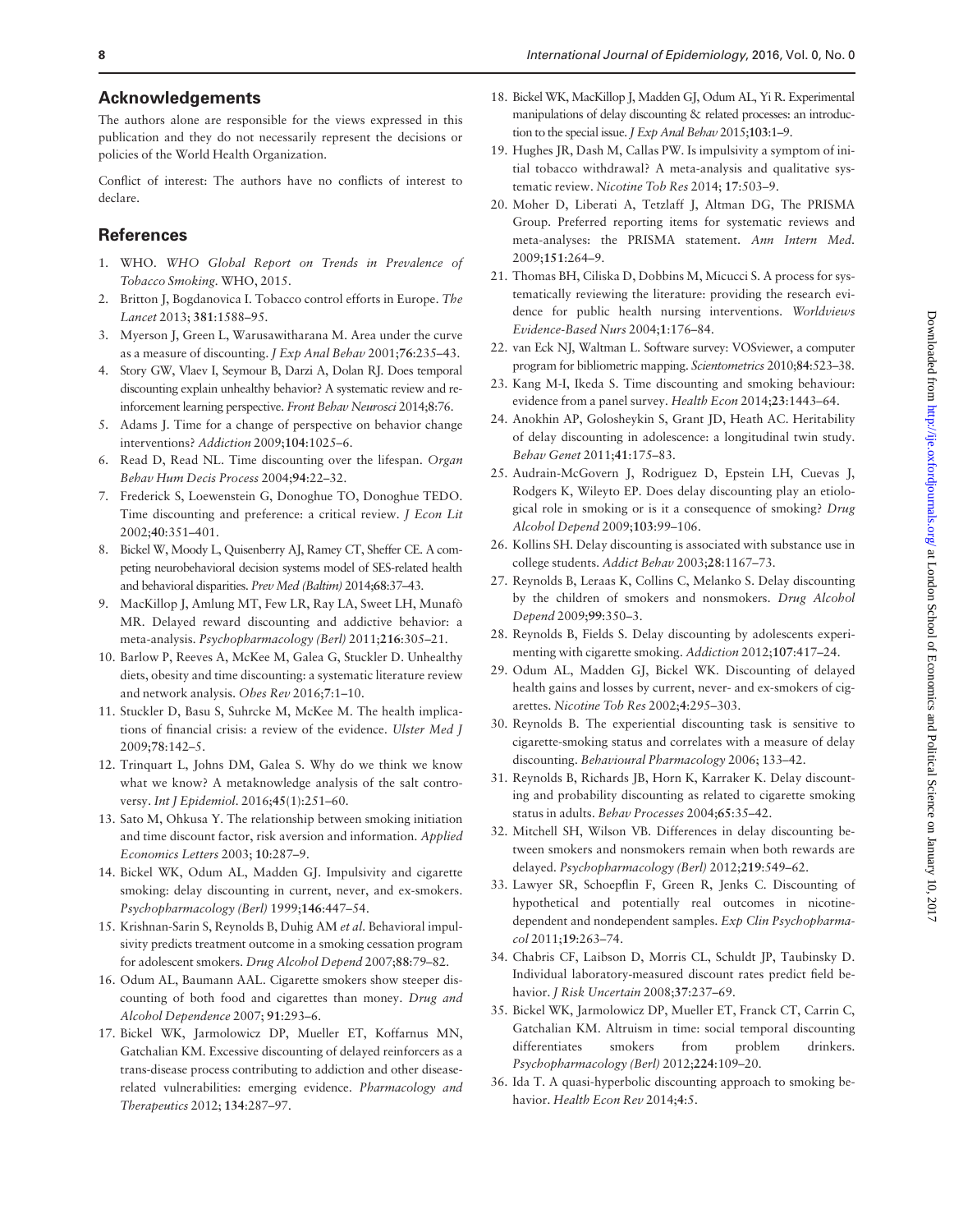- <span id="page-9-0"></span>37. Reimers S, Maylor EA, Stewart N, Chater N. Associations between a one-shot delay discounting measure and age, income, education and real-world impulsive behavior. Pers Individ Dif 2009;47:973–8.
- 38. Bickel WK, Yi R, Kowal BP, Gatchalian KM. Cigarette smokers discount past and future rewards symmetrically and more than controls: Is discounting a measure of impulsivity? Drug Alcohol Depend 2008;96:256–62.
- 39. Sweitzer MM, Donny EC, Dierker LC, Flory JD, Manuck SB. Delay discounting and smoking: association with the Fagerström Test for Nicotine Dependence but not cigarettes smoked per day. Nicotine Tob Res 2008;10:1571–5.
- 40. Baker F, Johnson MW, Bickel WK. Delay discounting in current and never-before cigarette smokers: similarities and differences across commodity, sign, and magnitude. J Abnorm Psychol 2003;112:382-92.
- 41. Wing VC, Moss TG, Rabin RA, George TP. Effects of cigarette smoking status on delay discounting in schizophrenia and healthy controls. Addict Behav 2012;37:67–72.
- 42. Stillwell DJ, Tunney RJ. Effects of measurement methods on the relationship between smoking and delay reward discounting. Addiction 2012;107:1003–12.
- 43. Ida T, Goto R. Interdependency among addictive behaviours and time/risk preferences: discrete choice model analysis of smoking, drinking, and gambling. J Econ Psychol 2009;30:608–21.
- 44. Takahashi T, Oono H, Ohmura Y, Kitamura N, Radford M. Relationship between personality scales of impulsiveness and discounting of monetary gains and losses in smokers and never smokers. In: Katlin LJ (ed). Men and Addictions: New Research. Nova Science Publishers, 2009.
- 45. Rass O, Ahn W-Y, O'Donnell BF. Resting-state EEG, impulsiveness, and personality in daily and nondaily smokers. Clin Neurophysiol. International Federation of Clinical Neurophysiology, in press.
- 46. Ida T, Goto R. Simultaneous measurement of time and risk preferences: stated preference discrete choice modeling analysis depending on smoking behavior. Int Econ Rev (Philadelphia) 2009;50(4):1169–82.
- 47. Bradford WD. The association between individual time preferences and health maintenance habits. Med Decis Making 2010;30:99–112.
- 48. Friedel JE, DeHart WB, Madden GJ, Odum AL. Impulsivity and cigarette smoking: discounting of monetary and consumable outcomes in current and non-smokers. Psychopharmacology (Berl) 2014;231:4517–26.
- 49. Fields S, Collins C, Leraas K, Reynolds B. Dimensions of impulsive behavior in adolescent smokers and nonsmokers. Exp Clin Psychopharmacol 2009;17:302–11.
- 50. Reynolds B, Patak M, Shroff P. Adolescent smokers rate delayed rewards as less certain than adolescent nonsmokers. Drug Alcohol Depend 2007;90:301–3.
- 51. Peters J, Bromberg U, Schneider S et al. Lower ventral striatal activation during reward anticipation in adolescent smokers. Am J Psychiatry 2011;168:540–9.
- 52. Reynolds B. Do high rates of cigarette consumption increase delay discounting? A cross-sectional comparison of adolescent smokers and young-adult smokers and nonsmokers. Behav Processes 2004;67:545–9.
- 53. Romer D, Duckworth AL, Sznitman S, Park S. Can adolescents learn self-control? Delay of gratification in the development of control over risk taking. Prev Sci 2010;11:319–30.
- 54. Rezvanfard M, Ekhtiari H, Mokri A, Djavid GE, Kaviani H. Psychological and behavioral traits in smokers and their relationship with nicotine dependence level. Arch Iran Med 2010;13: 395–405.
- 55. Jiga-Boy GM, Storey K, Buehner MJ. Smokers discount their drug of abuse in the same way as other consumable rewards. Q J Exp Psychol (Hove) 2013;June:37–41.
- 56. Daugherty JR, Brase GL. Taking time to be healthy: predicting health behaviors with delay discounting and time perspective. Pers Individ Dif. Elsevier Ltd 2010;48:202–7.
- 57. Hornik J. Time preference, psychographics, and smoking behavior. J Health Care Mark 1990;10:36–46.
- 58. López-Torrecillas F, Perales JC, Nieto-Ruiz A, Verdejo-García A. Temperament and impulsivity predictors of smoking cessation outcomes. PLoS One 2014;9:e112440.
- 59. Clewett D, Luo S, Hsu E, Ainslie G, Mather M, Monterosso J. Increased functional coupling between the left fronto-parietal network and anterior insula predicts steeper delay discounting in smokers. Hum Brain Mapp 2014;35:3774–87.
- 60. Harrison GW, Lau MI, Rutström EE. Individual discount rates and smoking: evidence from a field experiment in Denmark. J Health Econ. Elsevier B.V. 2010;29:708–17.
- 61. Johnson MW, Bickel WK, Baker F. Moderate drug use and delay discounting: a comparison of heavy, light, and never smokers. Exp Clin Psychopharmacol 2007;15:187–94.
- 62. Jones BA, Landes RD, Yi R, Bickel WK. Temporal horizon: modulation by smoking status and gender. Drug Alcohol Depend 2009;104(Suppl 1): 87–93.
- 63. Ohmura Y, Takahashi T, Kitamura N. Discounting delayed and probabilistic monetary gains and losses by smokers of cigarettes. Psychopharmacology (Berl) 2005;182:508–15.
- 64. García-Rodríguez O, Secades-Villa R, Weidberg S, Yoon JH. A systematic assessment of delay discounting in relation to cocaine and nicotine dependence. Behav Processes 2013;99: 100–5.
- 65. Imhoff S, Harris M, Weiser J, Reynolds B. Delay discounting by depressed and non-depressed adolescent smokers and non-smokers. Drug Alcohol Depend 2014;135:152–5.
- 66. Moallem NR, Ray LA. Dimensions of impulsivity among heavy drinkers, smokers, and heavy drinking smokers: singular and combined effects. Addict Behav 2012;37:871–4.
- 67. Fields SA, Sabet M, Peal A, Reynolds B. Relationship between weight status and delay discounting in a sample of adolescent cigarette smokers. Behav Pharmacol 2011;22:266–8.
- 68. Andrade LF, Alessi SM, Petry NM. The effects of alcohol problems and smoking on delay discounting in individuals with gambling problems. J Psychoactive Drugs 2013;45:241–8.
- 69. Melanko S, Leraas K, Collins C, Fields S, Reynolds B. Characteristics of psychopathy in adolescent nonsmokers and smokers: relations to delay discounting and self reported impulsivity. Exp Clin Psychopharmacol 2009;17(4):258–65.
- 70. White TJ, Redner R, Skelly JM, Higgins ST. Examining educational attainment, pre-pregnancy smoking rate, and delay discounting as predictors of spontaneous quitting among pregnant smokers. Exp Clin Psychopharmacol 2014;22:384–91.
- 71. Jaroni JL, Wright SM, Lerman C, Epstein LH. Relationship between education and delay discounting in smokers. Addict Behav 2004;29:1171–5.